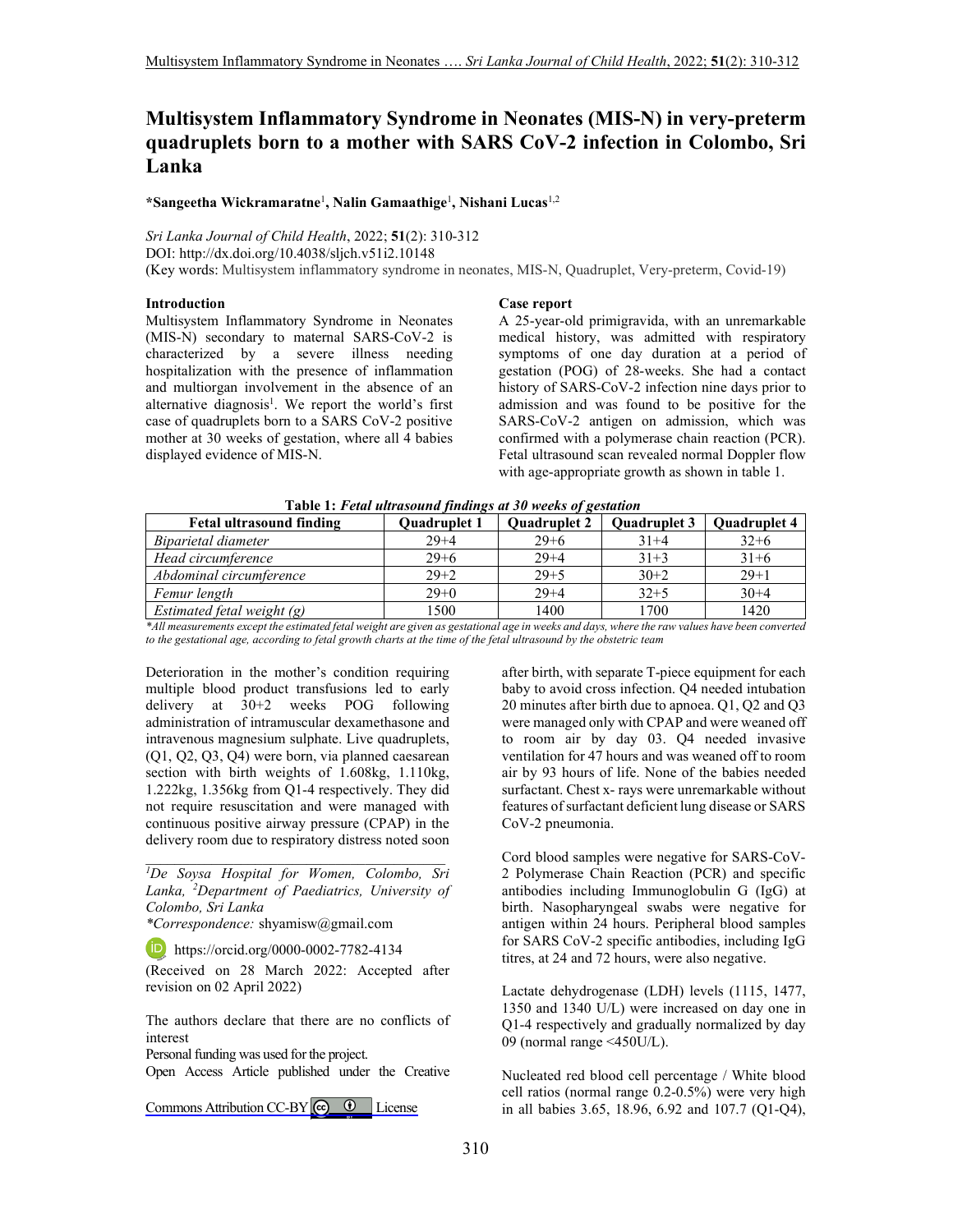with highest values seen in Q4 who was also the sickest. Blood cultures and C-reactive protein (CRP) were negative.

Metabolic acidosis was noted over the first 48 hours with pH of 7.1, 7.2, 7.2, 7.1 and base excess of -15.2,  $-12.4$ ,  $-15$ ,  $-18$  mmol/L, in  $Q1-4$  respectively; this was managed with fluid resuscitation alone. Lactate levels were normal.

Serum creatinine levels were increased (96.8, 104.9, 123.9, 118.5 micromol/L in Q1–4 respectively) on day 02 and gradually normalized by day 07 (normal <44 micromol/L). Urine output remained normal at 1-3ml/kg/hour. Hyponatraemia was noted from day 01, dropping to the lowest on day 03 (125, 129, 128, 124 mmol/l in Q1–4 respectively) and normalizing by day 09, following sodium supplementation. Serum potassium and calcium levels were normal.

Increased serum aspartate transaminase (AST) (70, 94, 76, 61 U/L in Q1–4 respectively) (normal <40U/L), seen on day 01 gradually normalized by day 09. Prolonged Activated Partial Thromboplastin Time (APTT) 53.8, 80.3,79.9 and 52.9s (normal range 37.3–48.5s) and Prothrombin Time (PT) 14.6, 15.8, 20.1, 16 seconds (normal range 11.3-14.4 seconds) in Q1-4 respectively were seen in all babies on day 01 and normalized following transfusion of fresh frozen plasma. Echocardiographic evaluations, including coronary arteries, were found to be normal.

Expressed breastmilk via orogastric tube was started soon after birth. Kangaroo mother care was commenced by day 03. All babies achieved their birth weight by 10-12 days and were discharged with normal neurodevelopment on day 16.

# **Discussion**

The overall rate of neonatal infection in pregnancies complicated with SARS-CoV-2 is less than  $5\frac{6}{1,2,3,4}$ . The risk of neonatal infection is higher when mothers developed SARS-CoV-2 disease near the time of delivery<sup>2</sup> as in this case. Rate of vertical transmission during the 3rd trimester has ranged from 3.2%-9.7% depending on the test method used<sup>5</sup>. According to the definition proposed by Blumberg D, *et al*<sup>7</sup> negative peripheral blood and nasopharyngeal aspirate for SARS-CoV-2 RT-PCR, with negative SARS-CoV-2 specific Immunoglobulin M (IgM) antibodies at 24 and 72 hours proved absence of vertical transmission in the quadruplets.

These quadruplets born at 30 weeks POG, had grown appropriately for their gestation, and completed antenatal steroids, had well expanded lungs, without evidence of surfactant deficient lung disease or respiratory acidosis. Yet they needed

respiratory support in the form of CPAP/invasive ventilation. Their prematurity did not account for the requirement of respiratory support, evident metabolic acidosis, renal impairment, elevation of AST, LDH, APTT or PT levels.

Elevation of LDH seen on day 01 provided the laboratory evidence of ongoing inflammation for MIS-N<sup>1</sup>. Involvement of three organ systems namely renal, hepatic and haematological systems denoted by elevated creatinine, metabolic acidosis, hyponatraemia, elevated AST with elevated APTT and PT in addition to illness that warranted respiratory support and intensive care evidenced the clinical criteria for MIS-N. Normal antenatal Doppler assessment, normal Apgar scores, normal postpartum neurology with normal calcium levels were supportive towards the absence of perinatal hypoxia<sup>1,7,8,9</sup>. Sterile blood cultures and negative CRP excluded sepsis. Presence of laboratory evidence of inflammation with required clinical criteria on day 01 of life in the absence of an alternate diagnosis in these quadruplets born to a SARS-CoV-2 positive mother fulfil the criteria for MIS-N as suggested by Pawar R, et al<sup>1</sup>.

In conclusion, it is important to evaluate babies born to SARS-CoV-2 positive mothers for MIS–N, as it is associated with increased morbidity and mortality.

## **References**

- 1. Pawar R, Gavade V, Patil N, Mali V, Girwalkar A, Tarkasband V, *et al.* Neonatal Multisystem Inflammatory Syndrome (MIS-N) associated with prenatal maternal SARS-CoV-2: A case series. *Children* 2021; **8**(7): 572. https://doi.org/10.3390/children8070572 PMid: 34356552 PMCid: PMC8305422
- 2. FAQs: Management of infants born to mothers with suspected or confirmed Covid-19 [Internet]. Services.aap.org. 2021 [cited 2 August 2021]. Available from: https://services.aap.org/en/pages/2019 novel-coronavirus-covid-19 infections/clinical-guidance/faqsmanagement-of-infants-born-to-covid-19 mothers/
- 3. Covid-19 Clinical management: living guidance [Internet]. Who.int. 2021 [cited 2 August 2021]. Available from: https://www.who.int/publications/i/item/ WHO-2019-nCoV-clinical-2021-1
- 4. Ma X, Zhu J, Du L. Neonatal management during the Coronavirus Disease (Covid-19)